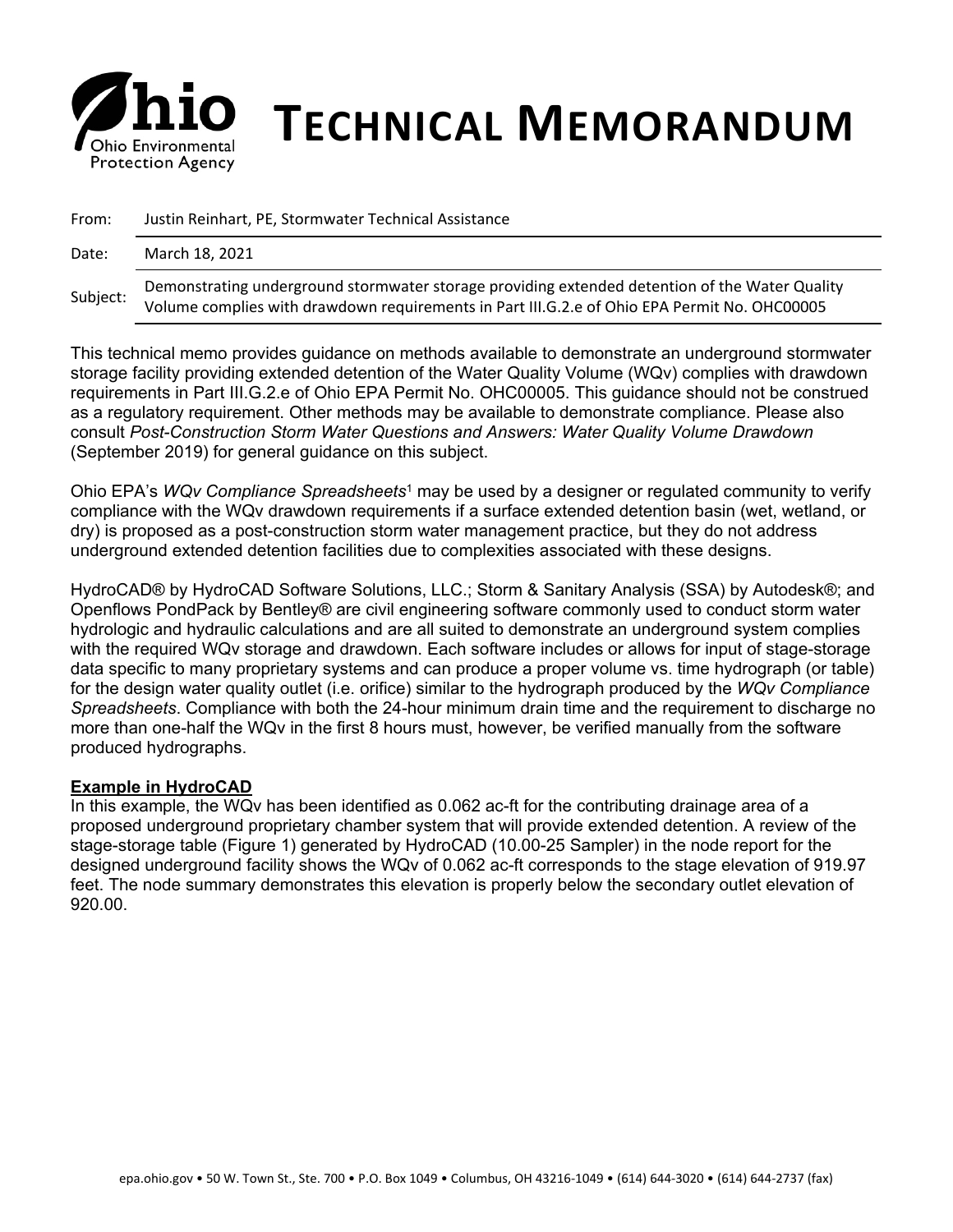# Technical Memo Date: 3/18/21

Subject: Demonstrating underground stormwater storage providing extended detention of the Water Quality Volume complies with drawdown requirements in Part III.G.2.e of Ohio EPA Permit No. OHC00005



FIGURE 1: Stage-Storage Table Produced in HydroCAD.

A "pull-the-plug" drawdown of the WQv from its corresponding stage elevation can be conducted in HydroCAD to demonstrate the design water quality outlet (i.e. orifice) produces the required discharge. First, disconnect any subcatchments so inflow to the facility is zero. Second, in the advanced tab within the pond editor, set the starting water surface elevation in the underground facility as the WQv elevation. For this example, the elevation was previously determined as 919.97 feet and is entered as shown in Figure 2.

| Edit Pond UG - Underground Drawdown                                                                                                                                                                         | $\times$                                                       |                                                 |
|-------------------------------------------------------------------------------------------------------------------------------------------------------------------------------------------------------------|----------------------------------------------------------------|-------------------------------------------------|
| General Storage   Outlets   Tailwater Advanced   Notes<br>Starting Elev:<br>[feet]<br>919.97<br>$\blacktriangledown$<br>Base Flow:<br>[cfs]<br>÷<br>Storage Multiplier:<br>1.00<br>$\overline{\phantom{a}}$ | Flood Elev:<br>(feet)<br>Automatic Base Flow<br>Finer Routing: | <b>Nest-C</b><br>New Development Site           |
| Elevation Intervals:<br>100<br>1.000<br>$\overline{\phantom{a}}$<br>OK.<br>Cancel<br>Apply                                                                                                                  | Area Multiplier:<br>Set Defaults<br>Help                       | <b>Underground Detention</b><br><b>Facility</b> |

FIGURE 2: Setting the Starting Elevation in Pond Editor.

The hydrograph table produced in the node report for the facility now indicates a "pull-the-plug" drawdown from the WQv elevation. This table can be used to manually assess and verify both drawdown requirements are met. For this example, the hydrograph table (Figure 3) indicates:

- a. draining the full WQv exceeds the minimum 24 hours as 0.002 ac-ft (3% of the WQv) remains in the facility at 24 hours, and
- b. that 0.029 ac-ft (0.062 ac-ft 0.033 ac-ft) or less than one-half of the WQv (0.062 ac-ft /  $2 = 0.031$ ac-ft) has drained at 8 hours or 1/3 of the minimum 24-hour drain time.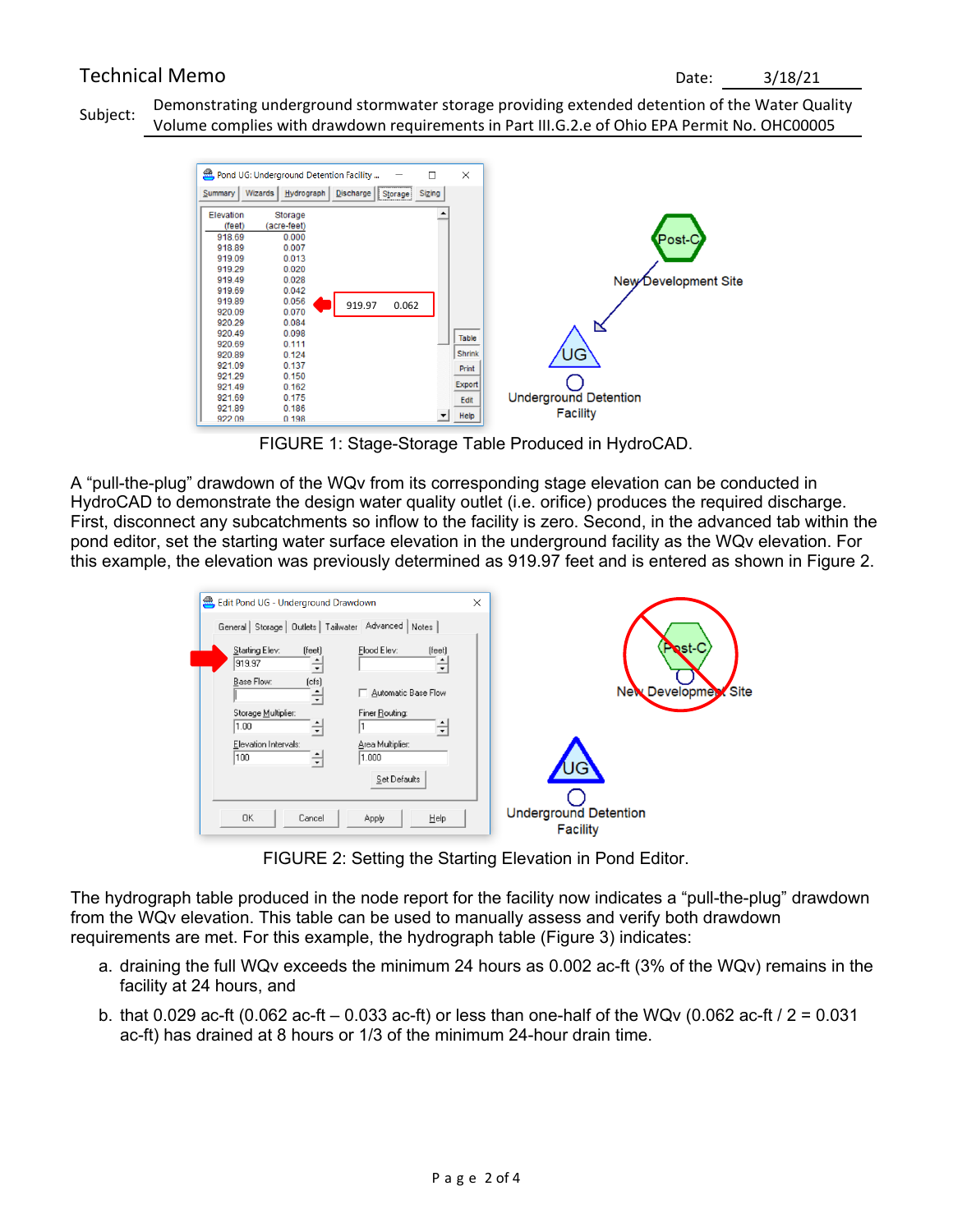# Technical Memo Date: 3/18/21

Subject: Demonstrating underground stormwater storage providing extended detention of the Water Quality Volume complies with drawdown requirements in Part III.G.2.e of Ohio EPA Permit No. OHC00005



FIGURE 3: Hydrograph Table for the Underground Storm Water Facility.

Both tables shown in Figures 1 and 2, along with the node summary report, can be included in a Storm Water Pollution Prevention Plan (SWP3) to demonstrate compliance with both storage and drawdown of the WQv in an underground extended detention stormwater facility.

### **Example in PondPack**

PondPack by Bentley® (version 08.11.01.56) includes a Minimum Drain Time (MTD) calculator for this purpose. Under the **Analysis** tab, select **Calculators**, then select **Minimum Drain Time.**

| <del>■</del> Minimum Drain Time                                                                                                                                                                                                                                                                                                                                                                                                             | $\times$                                                                                                      |
|---------------------------------------------------------------------------------------------------------------------------------------------------------------------------------------------------------------------------------------------------------------------------------------------------------------------------------------------------------------------------------------------------------------------------------------------|---------------------------------------------------------------------------------------------------------------|
| $\begin{array}{ c c c c c }\hline \multicolumn{1}{ c }{\textbf{a}} & \multicolumn{1}{ c }{\textbf{a}} & \multicolumn{1}{ c }{\textbf{b}} & \multicolumn{1}{ c }{\textbf{c}} & \multicolumn{1}{ c }{\textbf{a}} & \multicolumn{1}{ c }{\textbf{b}} & \multicolumn{1}{ c }{\textbf{c}} & \multicolumn{1}{ c }{\textbf{a}} & \multicolumn{1}{ c }{\textbf{b}} & \multicolumn{1}{ c }{\textbf{c}} & \multicolumn{1}{ c }{\textbf{c}} & \multic$ | Minimum Drain Time Notes Results                                                                              |
| Label<br>Minimum Drain Time - 1                                                                                                                                                                                                                                                                                                                                                                                                             | Starting Water Surface Elevation<br>Note: This value overrides the pond's starting water surface<br>elevation |
|                                                                                                                                                                                                                                                                                                                                                                                                                                             | 919.97<br>ft<br>Elevation:<br>Simulation                                                                      |
|                                                                                                                                                                                                                                                                                                                                                                                                                                             | 0.000<br>Start:<br>hours                                                                                      |
|                                                                                                                                                                                                                                                                                                                                                                                                                                             | 0.200 <br>Increment:<br>hours<br>36.000<br>End:<br>hours                                                      |
|                                                                                                                                                                                                                                                                                                                                                                                                                                             | Pond & Outlet Structure Data                                                                                  |
|                                                                                                                                                                                                                                                                                                                                                                                                                                             | $\overline{\mathfrak{n}}_{\mathbf{k}}$<br>Underground Detention Facility $\vert \vee \vert$<br>Pond Node:     |
|                                                                                                                                                                                                                                                                                                                                                                                                                                             | Outlet Structure:<br>Composite Outlet Structure - 1 $\vee$   _                                                |
|                                                                                                                                                                                                                                                                                                                                                                                                                                             |                                                                                                               |

FIGURE 4: PondPack's Minimum Drain Time Calculator (courtesy of Jon Prier, Environmental Hydraulic Engineer, ODOT).

Set the starting or initial water surface elevation (WSEL) to the stage elevation that corresponds to the WQv according to the facility's stage-storage curve and assign a simulation time sufficient to empty the storage prior to running the calculator.